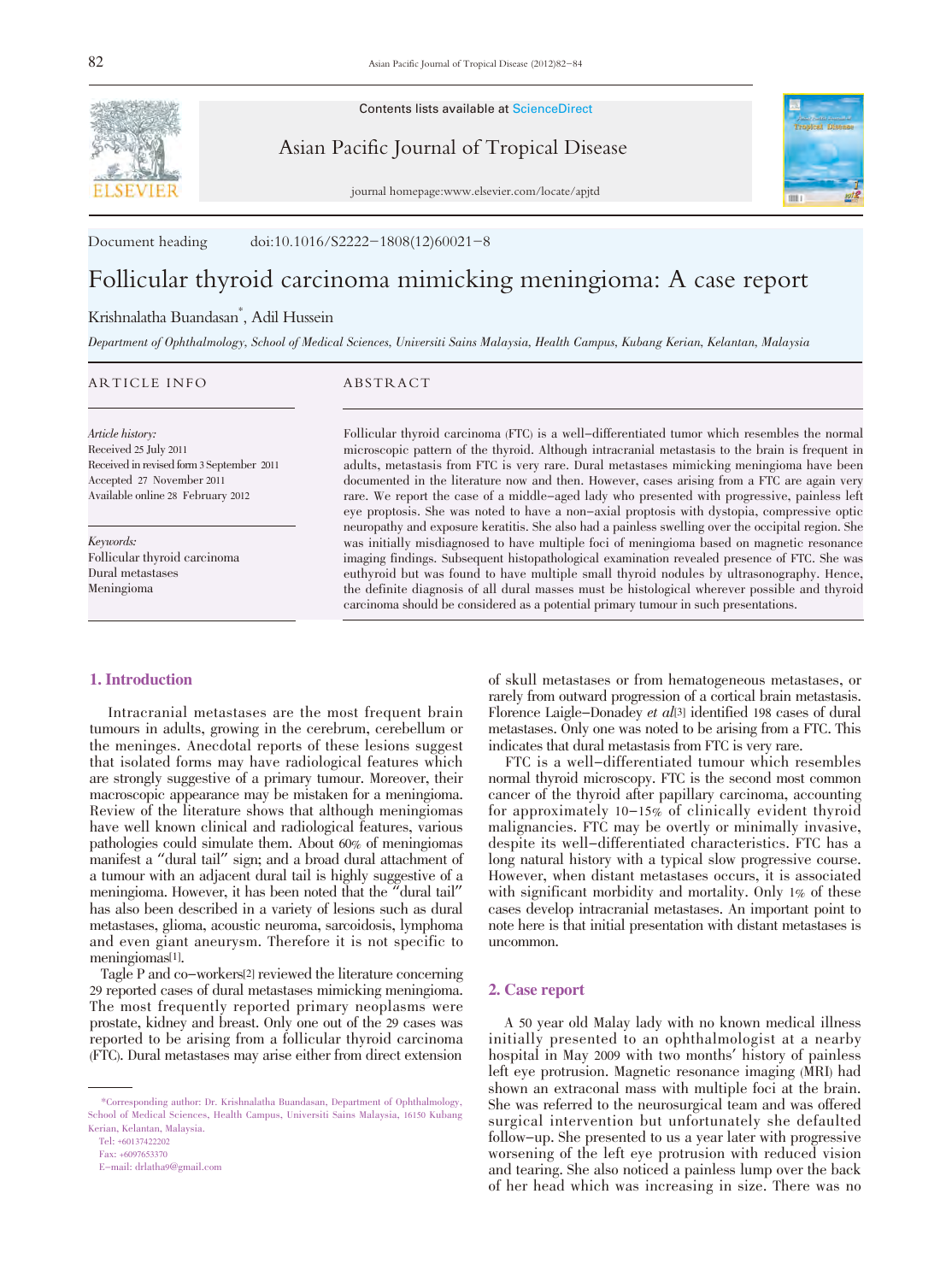headache, recurrent vomiting or any neurological symptoms nor any constitutional symptoms.



Figure 1. A severely proptosed left eye which has been pushed downward.



Figure 2. Left sagittal T1-weighted MRI (non-contrast)-an isointense extra-axial mass lesion in the occipital region with a dural-tail.



Figure 3. Left sagittal T1-weighted MRI (post Gadolinium) heterogenously hyperintense lesion in the retro-orbital region which is pushing the globe downward.



Figure 4. Axial T1-weighted MRI (post Gadolinium)- showing mass in the orbit as well as occipital region.



Figure 5. Coronal T1-weighted MRI (post Gadolinium).

 She was noted to have a vision of 6/45 pinhole 6/30 in her left eye and non-axial proptosis with dystopia (the globe was markedly displaced downward (Figure 1). There was evidence of compressive optic neuropathy with positive relative afferent pupillary defect, red desaturation, reduced light sensitivity, dyschromatopsia and optic disc swelling, as well as exposure keratopathy. Her right eye was normal with a 6/6 visual acuity. The intraocular pressure was normal bilaterally. There was a firm mass measuring  $8\times 6$  cm over the occipital region.

A repeat MRI demonstrated well-defined, lobulated, broad-based, extra axial mass lesions in the left frontal and occipital regions (Figures 2-5). The mass in the left frontal region was seen mainly in the extraconal compartment and retro-orbital region. The lesion was isointense to gray matter on T1 weighted images, heterogenously hyperintense on T2 weighted images, not suppressed on fluid attenuated inversion recovery (FLAIR) and heterogenously enhanced